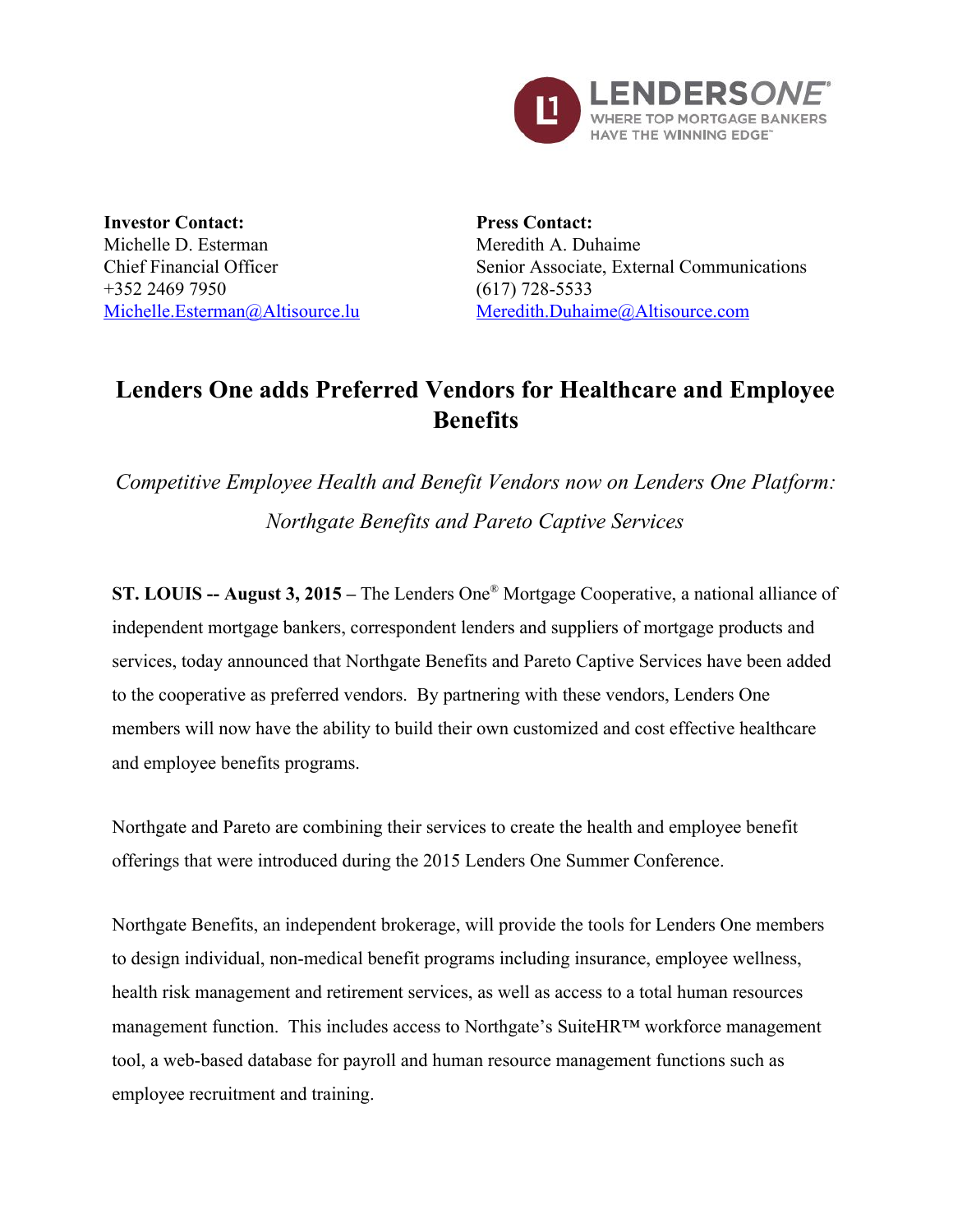

Pareto Captive Services will allow members to form or join an employee medical benefit group, allowing them to manage their own health insurance program. Pareto will assist members in choosing a policy-issuing carrier and in underwriting new and renewal participants, in addition to providing measurement and management tools and reporting focused on the benefits the member selects.

"After payroll, employee benefit and health programs are often the largest single expense for mortgage industry businesses," said Daniel Goldman, Interim Chief Executive Officer, Lenders One. "Lenders One members will now be able to develop customized and cost-effective healthcare and employee benefits programs, using the size and strength of our cooperative to negotiate more competitive pricing."

### **About Northgate Benefits and SuiteHR™**

Northgate Benefits is a partner company of ProSential Group, LLC, and a premier provider of benefits, human capital management (HCM), and payroll services for growth-stage companies dedicated to maximizing HR efficiencies. SuiteHR is a robust set of innovative and integrated workforce management consulting products and services offered through Northgate Benefits to streamline HR processes, minimize cost and time redundancies, and optimize employee engagement and satisfaction. Northgate Benefits is located in Novato, CA, and is a member of industry groups including SHRM and Northern California Human Resource Association. For more information, visit www.suite-hr.com.

### **About Pareto Captive Services, LLC**

Pareto Captive Services forms and manages employee benefit group captives that allow employers to reduce costs and increase control over their employee benefit programs. Pareto offers employers with between 50 and 500 employees access to existing group captives and we create new group captives for groups of employers. Pareto helps the group captive choose a policyissuing carrier, and negotiate the reinsurance agreement on behalf of the captive. Pareto works with the employers to develop and execute a multi-year business plan and provide management reports and tools to measure the progress of the plan.